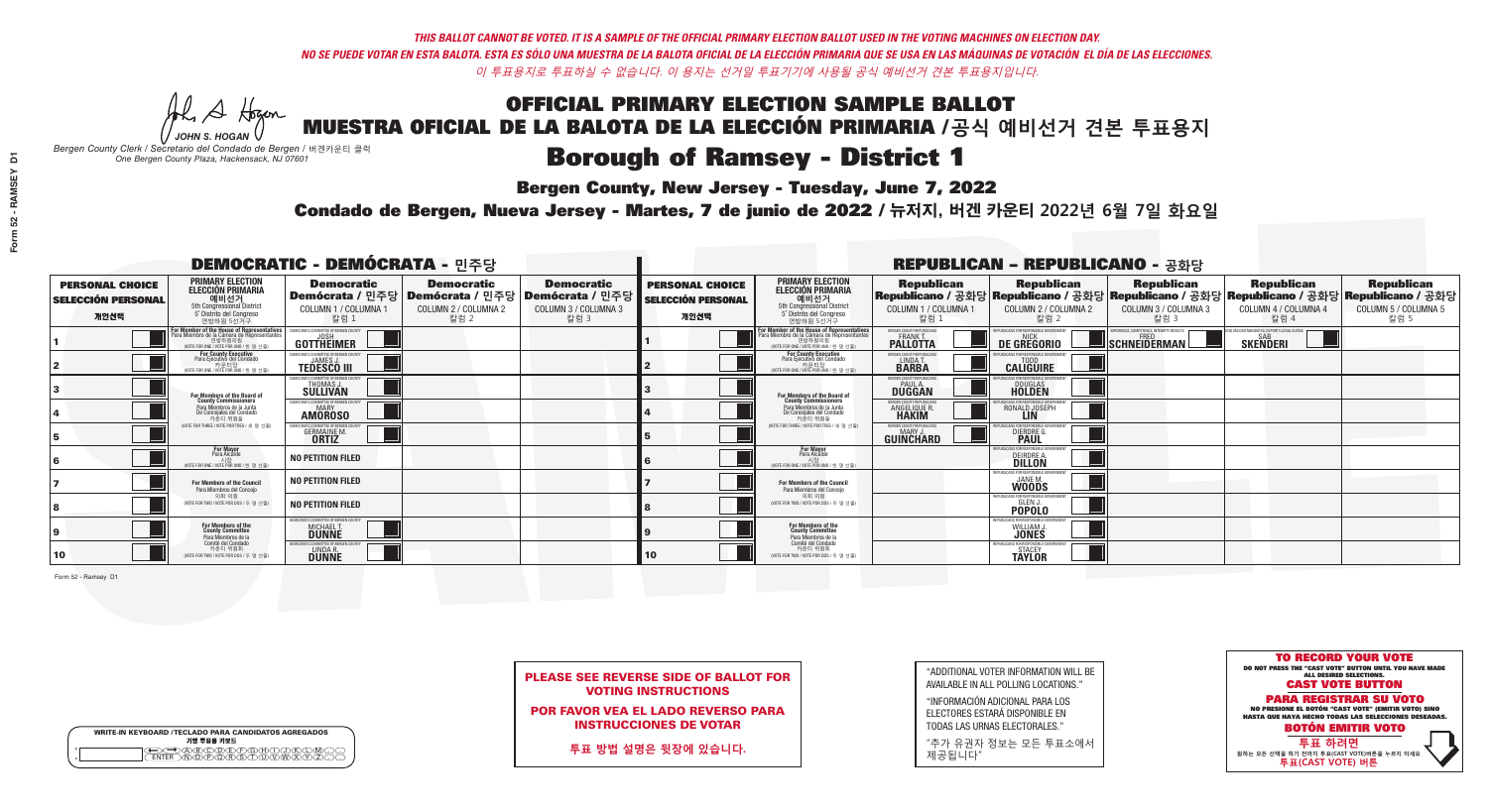## **Bergen County, New Jersey - Tuesday, June 7, 2022**

A Hogen *JOHN S. HOGAN*

| <b>WRITE-IN KEYBOARD /TECLADO PARA CANDIDATOS AGREGADOS</b><br>기명 투표용 키보드 |  |
|---------------------------------------------------------------------------|--|
| @@@@@@@@@QQ<br>\M@@@@&\$\DQ\W\X<br><b>FNTFR</b>                           |  |

*Bergen County Clerk / Secretario del Condado de Bergen /* 버겐카운티 클럭 *One Bergen County Plaza, Hackensack, NJ 07601*

### Condado de Bergen, Nueva Jersey - Martes, 7 de junio de 2022 / 뉴저지, 버겐 카운티 2022년 6월 7일 화요일 *One Bergen County Plaza, Hackensack, NJ 07601*



| <b>PLEASE SEE REVERSE SIDE OF BALLOT FOR</b> |
|----------------------------------------------|
| <b>VOTING INSTRUCTIONS</b>                   |

POR FAVOR VEA EL LADO REVERSO PARA INSTRUCCIONES DE VOTAR

**투표 방법 설명은 뒷장에 있습니다.**

| "ADDITIONAL VOTER INFORMATION WILL BE |
|---------------------------------------|
| AVAILABLE IN ALL POLLING LOCATIONS."  |

"INFORMACIÓN ADICIONAL PARA LOS ELECTORES ESTARÁ DISPONIBLE EN TODAS LAS URNAS ELECTORALES."

"추가 유권자 정보는 모든 투표소에서 제공됩니다"

| <b>DEMOCRATIC - DEMÓCRATA - 민주당</b>                         |                                                                                                                                                             |                                                                              |                                                   |                                                                                           |                                                             |                                                                                                                                                 |                                                            | <b>REPUBLICAN - REPUBLICANO - 공화당</b>                             |                                                                                                                                                  |                                                             |                                                   |
|-------------------------------------------------------------|-------------------------------------------------------------------------------------------------------------------------------------------------------------|------------------------------------------------------------------------------|---------------------------------------------------|-------------------------------------------------------------------------------------------|-------------------------------------------------------------|-------------------------------------------------------------------------------------------------------------------------------------------------|------------------------------------------------------------|-------------------------------------------------------------------|--------------------------------------------------------------------------------------------------------------------------------------------------|-------------------------------------------------------------|---------------------------------------------------|
| <b>PERSONAL CHOICE</b><br><b>SELECCIÓN PERSONAL</b><br>개인선택 | <b>PRIMARY ELECTION</b><br><b>ELECCIÓN PRIMARIA</b><br>예비선거<br><sup>5th</sup> Congressional District<br>5° Distrito del Congreso<br>연방하원 5선거구               | <b>Democratic</b><br>Demócrata / 민주당<br>COLUMN 1 / COLUMNA 1<br>칼럼 1         | <b>Democratic</b><br>COLUMN 2 / COLUMNA 2<br>칼럼 2 | <b>Democratic</b><br> Demócrata / 민주당   Demócrata / 민주당  <br>COLUMN 3 / COLUMNA 3<br>칼럼 3 | <b>PERSONAL CHOICE</b><br><b>SELECCIÓN PERSONAL</b><br>개인선택 | <b>PRIMARY ELECTION</b><br>ELECCIÓN PRIMARIA<br>예비선거<br>5th Congressional District<br>5 <sup>*</sup> Distrite del Congreso<br>연방하원 5선거구         | <b>Republican</b><br>COLUMN 1 / COLUMNA 1<br>칼럼 :          | <b>Republican</b><br>COLUMN 2 / COLUMNA 2<br>칼럼 2                 | <b>Republican</b><br>│Republicano / 공화당│Republicano / 공화당│Republicano / 공화당│Republicano / 공화당│Republicano / 공화당│<br>COLUMN 3 / COLUMNA 3<br>칼럼 3 | <b>Republican</b><br>COLUMN 4 / COLUMNA 4<br>칼럼 4           | <b>Republican</b><br>COLUMN 5 / COLUMNA 5<br>칼럼 5 |
|                                                             | F <mark>or Member of the House of Representatives</mark><br>Para Miembro de la Cámara de Representantes<br>연방하원의원<br>(VOTE FOR ONE / VOTE POR UNO / 한 명 선출) | <b>GOTTHEIMER</b>                                                            |                                                   |                                                                                           |                                                             | F <mark>or Member of the House of Representatives</mark><br>Para Miembro de la Cámara de Representantes<br>NOTE FOR ONE / VOTE POR UNO / 한 명 선출 | ERGEN COUNTY REPUBLICANS<br><b>PALLOTTA</b>                | DE GREGORIO                                                       | PERIENCE, COMPETENCE, INTEGRITY, RESULTS<br>SCHNEIDERMAN                                                                                         | VACCINE MANDATES, DEPORT ILLEGAL ALIENS.<br><b>SKENDERI</b> |                                                   |
|                                                             | For County Executive<br>Para Ejecutivo del Condado<br>가운티장<br>(VOTE FOR ONE / VOTE POR UNO / 한 명 선출)                                                        | DEMOCRATIC COMMITTEE OF BERGEN COUNTY<br><b>TEDESCO III</b>                  |                                                   |                                                                                           |                                                             | For County Executive<br>Para Ejecutivo del Condado<br>. 카운티장<br>(VOTE FOR ONE / VOTE POR UNO / 한 명 선출)                                          | BERGEN COUNTY REPUBLICAN<br>LINDA T.                       | <b>CALIGUIRE</b>                                                  |                                                                                                                                                  |                                                             |                                                   |
|                                                             | For Members of the Board of<br>County Commissioners                                                                                                         | <b>IOCRATIC COMMITTEE OF BERGEN CO</b><br>THOMAS J.                          |                                                   |                                                                                           |                                                             | For Members of the Board of<br>County Commissioners                                                                                             | ERGEN COUNTY REPUBLICAN<br><b>PAUL A.</b><br><b>DUGGAN</b> | VS FOR RESPONSIRI E (<br><b>DOUGLAS</b><br><b>HOLDEN</b>          |                                                                                                                                                  |                                                             |                                                   |
|                                                             | Para Miembros de la Junta<br>De Concejales del Condado<br>카운티 위원들                                                                                           | <b>EMOCRATIC COMMITTEE OF BEBGEN COUNTY</b><br><b>MARY</b><br><b>AMOROSO</b> |                                                   |                                                                                           |                                                             | Para Miembros de la Junta<br>De Concejales del Condado<br>카우티 위원들                                                                               | <b>FRGEN COUNTY REPUBLICAN</b><br>ANGELIQUE R              | U ICANS ENR RESPONSIRI E GOVERNMEI<br>RONALD JOSEPH<br><b>LIN</b> |                                                                                                                                                  |                                                             |                                                   |
|                                                             | NOTE FOR THREE / VOTE POR TRES / 세 명 선출)                                                                                                                    | GERMAINE M.                                                                  |                                                   |                                                                                           |                                                             | (VOTE FOR THREE / VOTE POR TRES / 세 명 선출)                                                                                                       | ERGEN COUNTY REPUBLICANS<br>MARY J<br>GUINCHARD            | U ICANS FOR RESPONSIRI E G<br>DIERDRE G                           |                                                                                                                                                  |                                                             |                                                   |
|                                                             | <b>For Mayor</b><br>Para Alcalde<br>NOTE FOR ONE / VOTE POR UNO / 한 명 선출!                                                                                   | NO PETITION FILED                                                            |                                                   |                                                                                           |                                                             | <b>For Mayor</b><br>Para Alcalde<br>(VOTE FOR ONE / VOTE POR UNO / 한 명 선출                                                                       |                                                            | <b>FOR RESPONSIBLE</b><br><b>DEIRDRE A.</b><br><b>DILLON</b>      |                                                                                                                                                  |                                                             |                                                   |
|                                                             | For Members of the Council<br>Para Miembros del Conceio                                                                                                     | NO PETITION FILED                                                            |                                                   |                                                                                           |                                                             | For Members of the Council<br>Para Miembros del Concejo                                                                                         |                                                            | <b>WOODS</b>                                                      |                                                                                                                                                  |                                                             |                                                   |
|                                                             | 의회 의원<br>(VOTE FOR TWO / VOTE POR DOS / 두 명 선출)                                                                                                             | <b>NO PETITION FILED</b>                                                     |                                                   |                                                                                           |                                                             | 의회 의원<br>NOTE FOR TWO / VOTE POR DOS / 두 명 선출)                                                                                                  |                                                            | PUBLICANS FOR RESPONSIBLE<br><b>POPOLO</b>                        |                                                                                                                                                  |                                                             |                                                   |
|                                                             | For Members of the<br>County Committee<br>Para Miembros de la                                                                                               | <b>NO PETITION FILED</b>                                                     |                                                   |                                                                                           |                                                             | For Members of the<br>County Committee<br>Para Miembros de la                                                                                   |                                                            | ROGER <sub>M</sub><br><b>IORIO</b>                                |                                                                                                                                                  |                                                             |                                                   |
| $ 10\rangle$                                                | Comité del Condado<br>카운티 위원회<br>(VOTE FOR TWO / VOTE POR DOS / 두 명 선출)                                                                                     | <b>NO PETITION FILED</b>                                                     |                                                   |                                                                                           | 10                                                          | Comité del Condado<br>카운티 위원회<br>(VOTE FOR TWO / VOTE POR DOS / 두 명 선출)                                                                         |                                                            | PUBLICANS FOR RESPONSIBLE (<br>CHRISTINE M.                       |                                                                                                                                                  |                                                             |                                                   |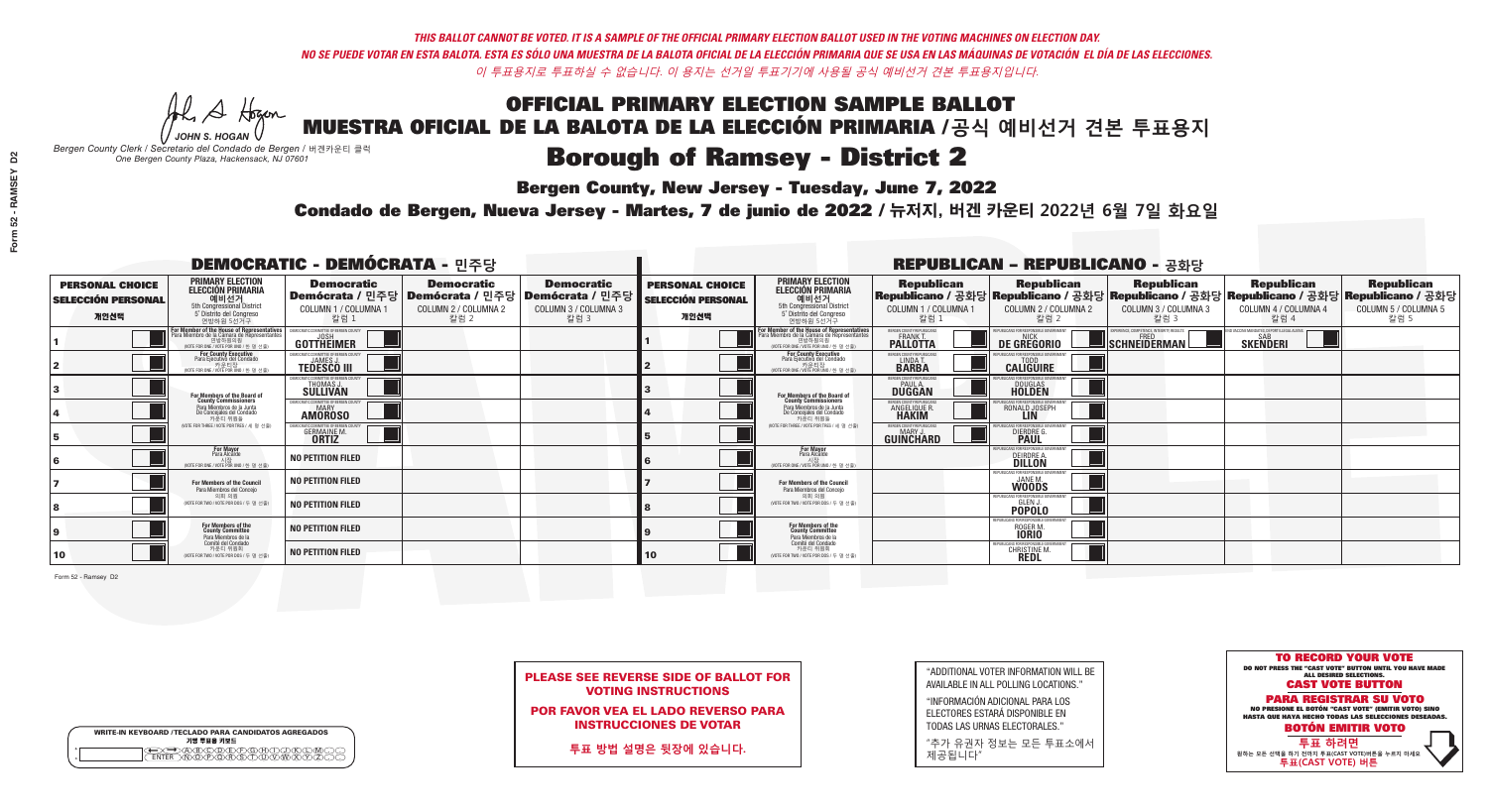## **Bergen County, New Jersey - Tuesday, June 7, 2022**

A Hogan *JOHN S. HOGAN*

| <b>WRITE-IN KEYBOARD /TECLADO PARA CANDIDATOS AGREGADOS</b><br>기명 투표용 키보드 |  |
|---------------------------------------------------------------------------|--|
| @@@@@@@@@@@@<br>\@@@@@@@@@@@@@@<br><b>FNTFR</b>                           |  |

*Bergen County Clerk / Secretario del Condado de Bergen /* 버겐카운티 클럭 *One Bergen County Plaza, Hackensack, NJ 07601*

### Condado de Bergen, Nueva Jersey - Martes, 7 de junio de 2022 / 뉴저지, 버겐 카운티 2022년 6월 7일 화요일 *One Bergen County Plaza, Hackensack, NJ 07601*



| <b>PLEASE SEE REVERSE SIDE OF BALLOT FOR</b> |  |
|----------------------------------------------|--|
| <b>VOTING INSTRUCTIONS</b>                   |  |

POR FAVOR VEA EL LADO REVERSO PARA INSTRUCCIONES DE VOTAR

**투표 방법 설명은 뒷장에 있습니다.**

| "ADDITIONAL VOTER INFORMATION WILL BE |
|---------------------------------------|
| AVAILABLE IN ALL POLLING LOCATIONS."  |

"INFORMACIÓN ADICIONAL PARA LOS ELECTORES ESTARÁ DISPONIBLE EN TODAS LAS URNAS ELECTORALES."

"추가 유권자 정보는 모든 투표소에서 제공됩니다"

|                                                             |                                                                                                                                               | <b>DEMOCRATIC - DEMÓCRATA - 민주당</b>                            |                                                                                                       |                                                   |                                                             |                                                                                                                                                      |                                                            | <b>REPUBLICAN - REPUBLICANO - 공화당</b>                     |                                                                                                                                                 |                                                                       |                                                   |
|-------------------------------------------------------------|-----------------------------------------------------------------------------------------------------------------------------------------------|----------------------------------------------------------------|-------------------------------------------------------------------------------------------------------|---------------------------------------------------|-------------------------------------------------------------|------------------------------------------------------------------------------------------------------------------------------------------------------|------------------------------------------------------------|-----------------------------------------------------------|-------------------------------------------------------------------------------------------------------------------------------------------------|-----------------------------------------------------------------------|---------------------------------------------------|
| <b>PERSONAL CHOICE</b><br><b>SELECCIÓN PERSONAL</b><br>개인선택 | <b>PRIMARY ELECTION</b><br><b>ELECCIÓN PRIMARIA</b><br>예비선거<br><sup>5th</sup> Congressional District<br>5° Distrito del Congreso<br>연방하원 5선거구 | <b>Democratic</b><br>COLUMN 1 / COLUMNA 1<br>칼럼 1              | <b>Democratic</b><br>│Demócrata / 민주당│Demócrata / 민주당│Demócrata / 민주당<br>COLUMN 2 / COLUMNA 2<br>칼럼 2 | <b>Democratic</b><br>COLUMN 3 / COLUMNA 3<br>칼럼 3 | <b>PERSONAL CHOICE</b><br><b>SELECCIÓN PERSONAL</b><br>개인선택 | <b>PRIMARY ELECTION</b><br>ELECCIÓN PRIMARIA<br>5th Congressional District<br>5° Distrito del Congreso<br>연방하원 5선거구                                  | <b>Republican</b><br>COLUMN 1 / COLUMNA 1<br>칼럼            | <b>Republican</b><br>COLUMN 2 / COLUMNA 2<br>칼럼 2         | <b>Republican</b><br>│Republicano / 공화당│Republicano / 공화당│Republicano / 공화당│Republicano / 공화당│Republicano / 공화당<br>COLUMN 3 / COLUMNA 3<br>칼럼 3 | <b>Republican</b><br>COLUMN 4 / COLUMNA 4<br>칼럼 4                     | <b>Republican</b><br>COLUMN 5 / COLUMNA 5<br>칼럼 5 |
|                                                             | For Member of the House of Representatives<br>Para Miembro de la Cámara de Representantes<br>연방하원의원<br>(VOTE FOR ONE / VOTE POR UNO / 한 명 선출) | COMMITTEE OF BERGEN COUNTY<br>GOTTHEIMER                       |                                                                                                       |                                                   |                                                             | <b>For Member of the House of Representatives<br/>Para Miembro de la Cámara de Representantes</b><br>계방하워의워<br>(VOTE FOR ONE / VOTE POR UNO / 한 명 선출 | ERGEN COUNTY REPUBLICANS<br><b>PALLOTTA</b>                | DE GREGORIO                                               | XPERIENCE, COMPETENCE, INTEGRITY, RESULTS<br>SCHNEIDERMAN                                                                                       | <b>ND VACCINE MANDATES, DEPORT ILLEGAL ALIENS.</b><br><b>SKENDERI</b> |                                                   |
|                                                             | <b>For County Executive</b><br>Para Ejecutivo del Condado<br>(VOTE FOR ONE / VOTE POR UNO / 한 명 선출)                                           | EMOCRATIC COMMITTEE OF BERGEN COUNTY<br><b>TEDESCO III</b>     |                                                                                                       |                                                   |                                                             | For County Executive<br>Para Ejecutivo del Condado<br>(VOTE FOR ONE / VOTE POR UNO / 한 명 선출                                                          | BERGEN COUNTY REPUBLICAN<br>LINDA T.                       | <b>CALIGUIRE</b>                                          |                                                                                                                                                 |                                                                       |                                                   |
|                                                             | For Members of the Board of<br>County Commissioners                                                                                           | <b>EMOCRATIC COMMITTEE OF BERGEN COUNT</b><br>THOMAS J.        |                                                                                                       |                                                   |                                                             | For Members of the Board of<br>County Commissioners                                                                                                  | ERGEN COUNTY REPUBLICAN<br><b>PAUL A.</b><br><b>DUGGAN</b> | <b>DOUGLAS</b><br><b>HOLDEN</b>                           |                                                                                                                                                 |                                                                       |                                                   |
|                                                             | Para Miembros de la Junta<br>De Concejales del Condado<br>카우티 위원들                                                                             | AOCRATIC COMMITTEE OF BERGEN COUNT<br><b>AMOROSO</b>           |                                                                                                       |                                                   |                                                             | Para Miembros de la Junta<br>De Concejales del Condado<br>카운티 위원들                                                                                    | ERGEN COUNTY REPUBLICAN<br>ANGELIQUE R                     | RONALD JOSEPH<br><b>LIN</b>                               |                                                                                                                                                 |                                                                       |                                                   |
|                                                             | NOTE FOR THREE / VOTE POR TRES / 세 명 선출)                                                                                                      | <b>GERMAINE M.</b><br><b>ORTIZ</b>                             |                                                                                                       |                                                   |                                                             | (VOTE FOR THREE / VOTE POR TRES / 세 명 선출)                                                                                                            | <b>ERGEN COUNTY REPUBLICAN</b><br>GUINCHARD                | <b>DIERDRE</b>                                            |                                                                                                                                                 |                                                                       |                                                   |
|                                                             | For Mayor<br>Para Alcalde<br>NOTE FOR ONE / VOTE POR UNO / 한 명 선                                                                              | NO PETITION FILED                                              |                                                                                                       |                                                   |                                                             | <b>For Mayor</b><br>Para Alcalde<br>NOTE FOR ONE / VOTE POR UNO / 한 명 선출)                                                                            |                                                            | S FOR RESPONSIBI F<br>DEIRDRE A.                          |                                                                                                                                                 |                                                                       |                                                   |
|                                                             | For Members of the Council<br>Para Miembros del Concejo                                                                                       | <b>NO PETITION FILED</b>                                       |                                                                                                       |                                                   |                                                             | <b>For Members of the Council</b><br>Para Miembros del Concejo                                                                                       |                                                            | PUBLICANS FOR RESPONSIBLE GO<br><b>WOODS</b>              |                                                                                                                                                 |                                                                       |                                                   |
|                                                             | 의회 의원<br>(VOTE FOR TWO / VOTE POR DOS / 두 명 선출)                                                                                               | <b>NO PETITION FILED</b>                                       |                                                                                                       |                                                   |                                                             | 이히 이워<br>(VOTE FOR TWO / VOTE POR DOS / 두 명 선출)                                                                                                      |                                                            | PUBLICANS FOR RESPONSIBLE<br><b>POPOLO</b>                |                                                                                                                                                 |                                                                       |                                                   |
|                                                             | For Members of the<br>County Committee<br>Para Miembros de la                                                                                 | <i>A</i> OCRATIC COMMITTEE OF BERGEN COUNTY<br><b>ALBRECHT</b> |                                                                                                       |                                                   |                                                             | For Members of the<br>County Committee<br>Para Miembros de la<br>Comité del Condado                                                                  |                                                            | UBLICANS FOR RESPONSIBLE GOVERNI<br><b>TYBURCZY</b>       |                                                                                                                                                 |                                                                       |                                                   |
| 10                                                          | Comité del Condado<br>카운티 위원회<br>(VOTE FOR TWO / VOTE POR DOS / 두 명 선출)                                                                       | <b>NO PETITION FILED</b>                                       |                                                                                                       |                                                   | 10                                                          | 카운티 위원회<br>(VOTE FOR TWO / VOTE POR DOS / 두 명 선출)                                                                                                    |                                                            | PLIRI ICANS FOR RESPONSIRI E GOVERNMEN<br><b>TYBURCZY</b> |                                                                                                                                                 |                                                                       |                                                   |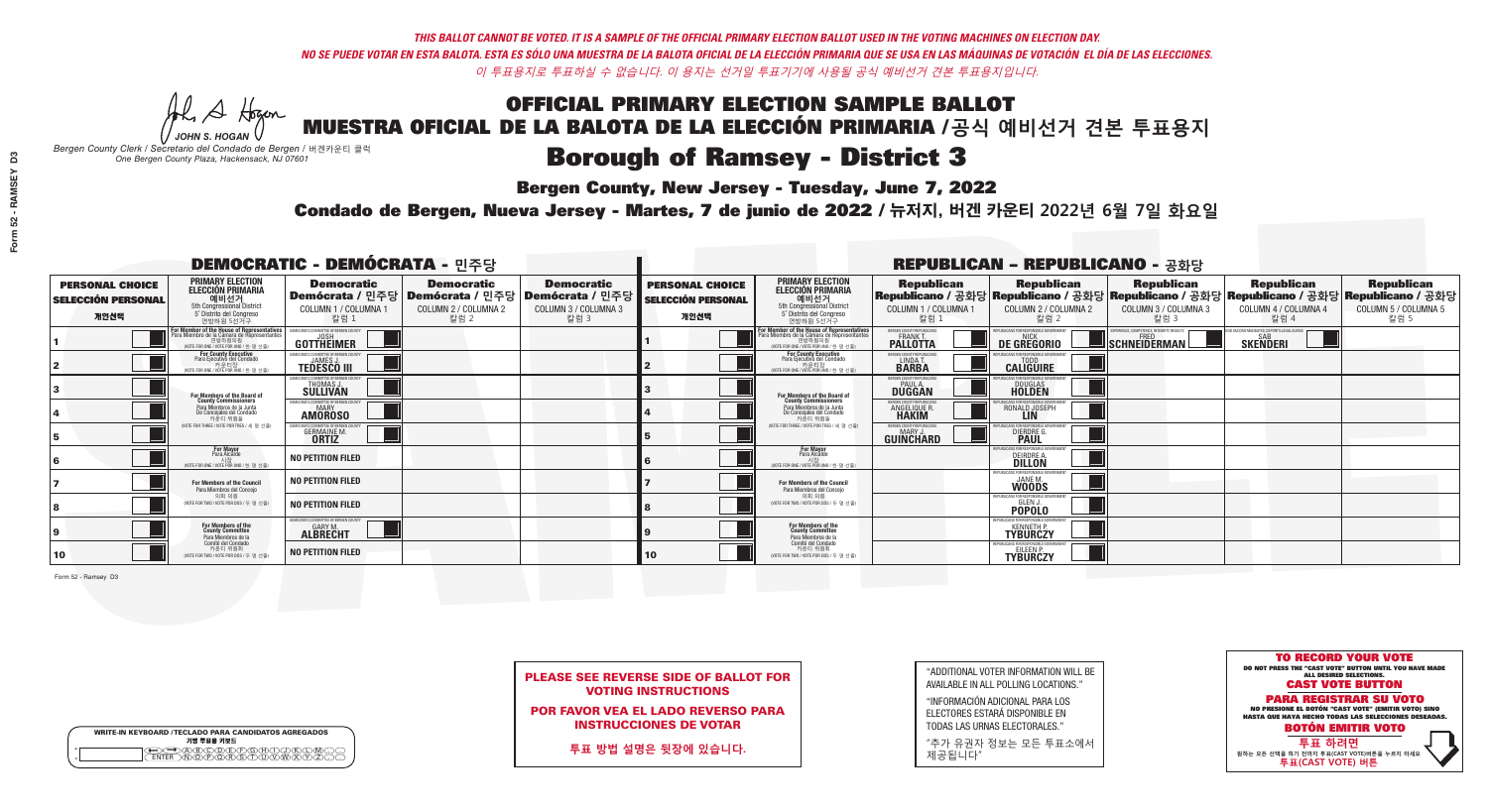# **Bergen County, New Jersey - Tuesday, June 7, 2022**

A Hogen *JOHN S. HOGAN*

| <b>WRITE-IN KEYBOARD /TECLADO PARA CANDIDATOS AGREGADOS</b><br>기명 투표용 키보드 |  |
|---------------------------------------------------------------------------|--|
| ARCONFLEYAR<br>$\sqrt{R}$ $\sqrt{S}$ $\sqrt{T}$                           |  |

*Bergen County Clerk / Secretario del Condado de Bergen /* 버겐카운티 클럭 *One Bergen County Plaza, Hackensack, NJ 07601*



PLEASE SEE REVERSE SIDE OF BALLOT FOR VOTING INSTRUCTIONS

POR FAVOR VEA EL LADO REVERSO PARA INSTRUCCIONES DE VOTAR

**투표 방법 설명은 뒷장에 있습니다.**

| "ADDITIONAL VOTER INFORMATION WILL BE |
|---------------------------------------|
| AVAILABLE IN ALL POLLING LOCATIONS."  |

"INFORMACIÓN ADICIONAL PARA LOS ELECTORES ESTARÁ DISPONIBLE EN TODAS LAS URNAS ELECTORALES."

"추가 유권자 정보는 모든 투표소에서 제공됩니다"

Condado de Bergen, Nueva Jersey - Martes, 7 de junio de 2022 / 뉴저지, 버겐 카운티 2022년 6월 7일 화요일 *One Bergen County Plaza, Hackensack, NJ 07601*

| <b>DEMOCRATIC - DEMÓCRATA - 민주당</b>                         |                                                                                                                                                     |                                                                                                        |                                                   |                                                   | <b>REPUBLICAN - REPUBLICANO - 공화당</b>                       |                                                                                                                                   |                                                            |                                                         |                                                                                                                                                |                                                                |                                                   |
|-------------------------------------------------------------|-----------------------------------------------------------------------------------------------------------------------------------------------------|--------------------------------------------------------------------------------------------------------|---------------------------------------------------|---------------------------------------------------|-------------------------------------------------------------|-----------------------------------------------------------------------------------------------------------------------------------|------------------------------------------------------------|---------------------------------------------------------|------------------------------------------------------------------------------------------------------------------------------------------------|----------------------------------------------------------------|---------------------------------------------------|
| <b>PERSONAL CHOICE</b><br><b>SELECCIÓN PERSONAL</b><br>개인선택 | <b>PRIMARY ELECTION</b><br><b>ELECCIÓN PRIMARIA</b><br>예비선거<br><sup>5th</sup> Congressional District<br>5° Distrito del Congreso<br>연방하원 5선거구       | <b>Democratic</b><br>│Demócrata / 민주당│Demócrata / 민주당│Demócrata / 민주당│<br>COLUMN 1 / COLUMNA 1<br>칼럼 1 | <b>Democratic</b><br>COLUMN 2 / COLUMNA 2<br>칼럼 2 | <b>Democratic</b><br>COLUMN 3 / COLUMNA 3<br>칼럼 3 | <b>PERSONAL CHOICE</b><br><b>SELECCIÓN PERSONAL</b><br>개인선택 | <b>PRIMARY ELECTION</b><br>ELECCIÓN PRIMARIA<br>5th Congressional District<br>5° Distrito del Congreso<br>연방하원 5선거구               | <b>Republican</b><br>COLUMN 1 / COLUMNA 1<br>칼럼 :          | <b>Republican</b><br>COLUMN 2 / COLUMNA 2<br>칼럼 2       | <b>Republican</b><br>Republicano / 공화당 Republicano / 공화당 Republicano / 공화당 Republicano / 공화당 Republicano / 공화당<br>COLUMN 3 / COLUMNA 3<br>칼럼 3 | <b>Republican</b><br>COLUMN 4 / COLUMNA 4<br>칼럼 4              | <b>Republican</b><br>COLUMN 5 / COLUMNA 5<br>칼럼 5 |
|                                                             | F <b>or Member of the House of Representatives</b><br>Para Miembro de la Cámara de Representantes<br>연방하원의원<br>WOTE FOR ONE / VOTE POR UNO / 한 명 선출 | DEMOCRATIC COMMITTEE OF BERGEN COUNTY<br><b>GOTTHEIMER</b>                                             |                                                   |                                                   |                                                             | For Member of the House of Representatives<br>Para Miembro de la Cámara de Representantes<br>WOTE FOR ONE / VOTE POR UNO / 한 명 선출 | BERGEN COUNTY REPUBLICANS<br><b>PALLOTTA</b>               | DE GREGORIO                                             | KPERIENCE, COMPETENCE, INTEGRITY, RESULTS<br>SCHNEIDERMAN                                                                                      | ND VACCINE MANDATES, DEPORT ILLEGAL ALIENS.<br><b>SKENDERI</b> |                                                   |
|                                                             | <b>For County Executive</b><br>Para Ejecutivo del Condado<br>가운티장<br>(VOTE FOR ONE / VOTE POR UNO / 한 명 선출)                                         | <b>EMOCRATIC COMMITTEE OF BERGEN COUNTY</b><br><b>TEDESCO III</b>                                      |                                                   |                                                   |                                                             | For County Executive<br>Para Ejecutivo del Condado<br>WOTE FOR ONE / VOTE POR UNO / 한 명 선출                                        | BERGEN COUNTY REPUBLICAN<br>LINDA T.                       | <b>CALIGUIRE</b>                                        |                                                                                                                                                |                                                                |                                                   |
|                                                             | For Members of the Board of<br>County Commissioners                                                                                                 | <b>EMOCRATIC COMMITTEE OF BERGEN COUNT</b><br>THOMAS J.                                                |                                                   |                                                   |                                                             | For Members of the Board of<br>County Commissioners                                                                               | ERGEN COUNTY REPUBLICAN<br><b>PAUL A.</b><br><b>DUGGAN</b> | <b>DOUGLAS</b><br><b>HOLDEN</b>                         |                                                                                                                                                |                                                                |                                                   |
|                                                             | Para Miembros de la Junta<br>De Concejales del Condado<br>카우티 위원들                                                                                   | <b>IOCRATIC COMMITTEE OF BEBGEN COUNT</b><br><b>AMOROSO</b>                                            |                                                   |                                                   |                                                             | Para Miembros de la Junta<br>De Concejales del Condado<br>카운티 위원들                                                                 | ERGEN COUNTY REPUBLICAN<br>ANGELIQUE R                     | RONALD JOSEPH<br><b>LIN</b>                             |                                                                                                                                                |                                                                |                                                   |
|                                                             | NOTE FOR THREE / VOTE POR TRES / 세 명 선출)                                                                                                            | <b>GERMAINE M.</b><br><b>ORTIZ</b>                                                                     |                                                   |                                                   |                                                             | NOTE FOR THREE / VOTE POR TRES / 세 명 선출)                                                                                          | ERGEN COUNTY REPUBLICAN<br><b>GUINCHARD</b>                | DIERDRE O                                               |                                                                                                                                                |                                                                |                                                   |
|                                                             | For Mayor<br>Para Alcalde<br>NOTE FOR ONE / VOTE POR UNO / 한 명 선                                                                                    | <b>NO PETITION FILED</b>                                                                               |                                                   |                                                   |                                                             | <b>For Mayor</b><br>Para Alcalde<br>NOTE FOR ONE / VOTE POR UNO / 한 명 선출                                                          |                                                            | S ENR RESPANSIRI E<br>DEIRDRE A.                        |                                                                                                                                                |                                                                |                                                   |
|                                                             | For Members of the Council<br>Para Miembros del Concejo                                                                                             | <b>NO PETITION FILED</b>                                                                               |                                                   |                                                   |                                                             | <b>For Members of the Council</b><br>Para Miembros del Concejo                                                                    |                                                            | PUBLICANS FOR RESPONSIBLE GO<br><b>WOODS</b>            |                                                                                                                                                |                                                                |                                                   |
|                                                             | 의회 의원<br>(VOTE FOR TWO / VOTE POR DOS / 두 명 선출)                                                                                                     | <b>NO PETITION FILED</b>                                                                               |                                                   |                                                   |                                                             | 의회 의원<br>WOTE FOR TWO / VOTE POR DOS / 두 명 선출)                                                                                    |                                                            | PUBLICANS FOR RESPONSIBLE<br><b>POPOLO</b>              |                                                                                                                                                |                                                                |                                                   |
|                                                             | For Members of the<br>County Committee<br>Para Miembros de la                                                                                       | 10CRATIC COMMITTEE OF BERGEN COUNTY<br><b>BRENDAN</b>                                                  |                                                   |                                                   |                                                             | For Members of the<br>County Committee<br>Para Miembros de la<br>Comité del Condado                                               |                                                            | CHARLES J.                                              |                                                                                                                                                |                                                                |                                                   |
| 10                                                          | Comité del Condado<br>카운티 위원회<br>(VOTE FOR TWO / VOTE POR DOS / 두 명 선출)                                                                             | JEMOCRATIC COMMITTEE OF BERGEN COUNTY<br><b>GOODFELLOW</b>                                             |                                                   |                                                   | 10                                                          | 카운티 위원회<br>(VOTE FOR TWO / VOTE POR DOS / 두 명 선출)                                                                                 |                                                            | PUBLICANS FOR RESPONSIBLE GOVERNMEN<br><b>ALEXANDRA</b> |                                                                                                                                                |                                                                |                                                   |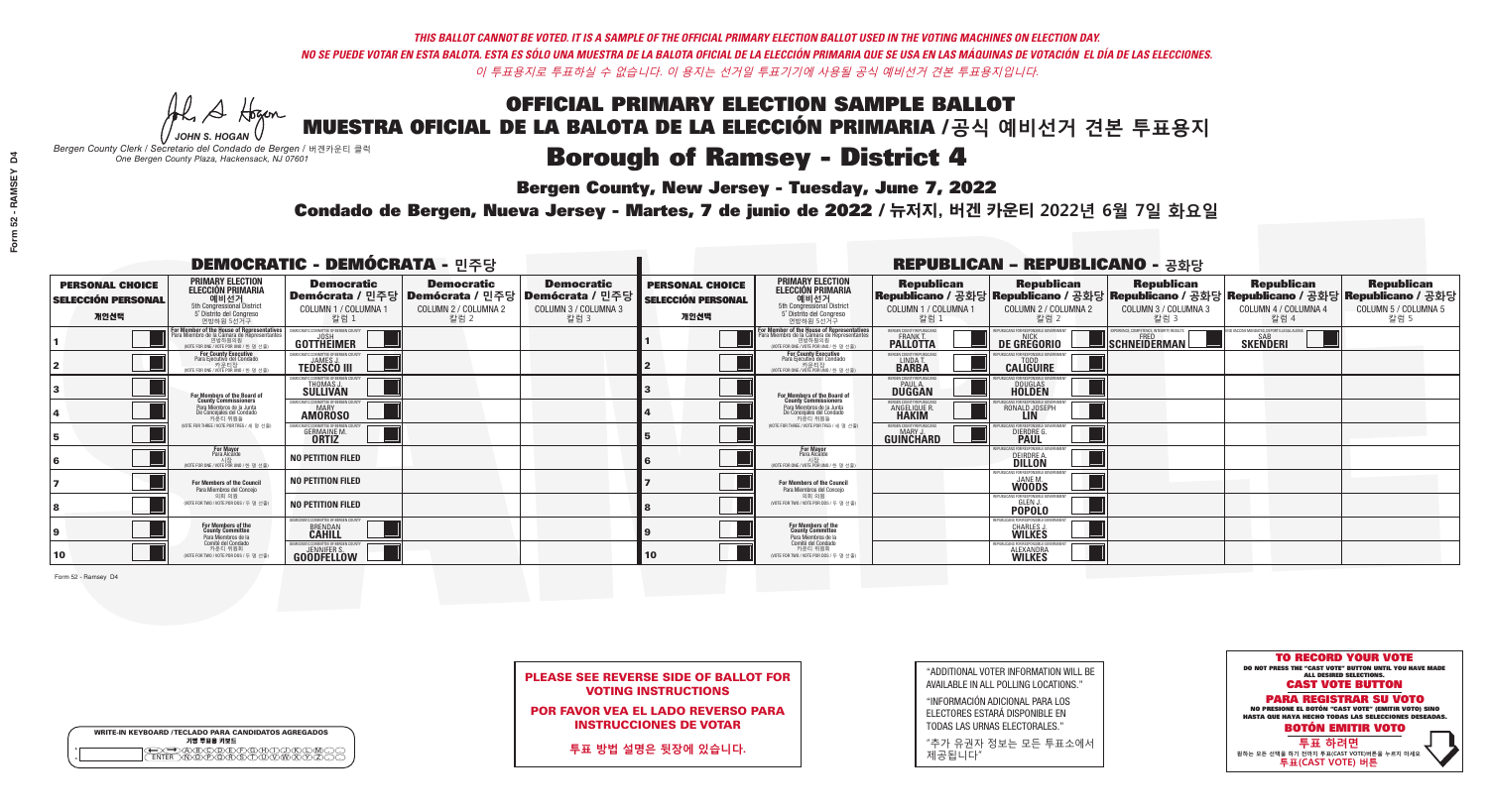**Bergen County, New Jersey - Tuesday, June 7, 2022** 

A Hogan *JOHN S. HOGAN*

| <b>WRITE-IN KEYBOARD /TECLADO PARA CANDIDATOS AGREGADOS</b><br>기명 투표용 키보드 |  |
|---------------------------------------------------------------------------|--|
| A®©®®©©®®©©®<br>™™™®®®®©™™™®                                              |  |

*Bergen County Clerk / Secretario del Condado de Bergen /* 버겐카운티 클럭 *One Bergen County Plaza, Hackensack, NJ 07601*



PLEASE SEE REVERSE SIDE OF BALLOT FOR VOTING INSTRUCTIONS

POR FAVOR VEA EL LADO REVERSO PARA INSTRUCCIONES DE VOTAR

**투표 방법 설명은 뒷장에 있습니다.**

| "ADDITIONAL VOTER INFORMATION WILL BE |
|---------------------------------------|
| AVAILABLE IN ALL POLLING LOCATIONS."  |

"INFORMACIÓN ADICIONAL PARA LOS ELECTORES ESTARÁ DISPONIBLE EN TODAS LAS URNAS ELECTORALES."

"추가 유권자 정보는 모든 투표소에서 제공됩니다"

Condado de Bergen, Nueva Jersey - Martes, 7 de junio de 2022 / 뉴저지, 버겐 카운티 2022년 6월 7일 화요일 *One Bergen County Plaza, Hackensack, NJ 07601*

| <b>DEMOCRATIC - DEMÓCRATA - 민주당</b>                         |                                                                                                                                               |                                                                                       |                                                   |                                                                         | <b>REPUBLICAN - REPUBLICANO - 공화당</b>                       |                                                                                                                                               |                                                                     |                                                                                                                                                |                                                                                                |                                                          |                                                   |
|-------------------------------------------------------------|-----------------------------------------------------------------------------------------------------------------------------------------------|---------------------------------------------------------------------------------------|---------------------------------------------------|-------------------------------------------------------------------------|-------------------------------------------------------------|-----------------------------------------------------------------------------------------------------------------------------------------------|---------------------------------------------------------------------|------------------------------------------------------------------------------------------------------------------------------------------------|------------------------------------------------------------------------------------------------|----------------------------------------------------------|---------------------------------------------------|
| <b>PERSONAL CHOICE</b><br><b>SELECCIÓN PERSONAL</b><br>개인선택 | <b>PRIMARY ELECTION</b><br><b>ELECCIÓN PRIMARIA</b><br>예비선거<br><sup>5th</sup> Congressional District<br>5° Distrito del Congreso<br>연방하원 5선거구 | <b>Democratic</b><br>│Demócrata / 민주당│Demócrata / 민주당<br>COLUMN 1 / COLUMNA 1<br>칼럼 1 | <b>Democratic</b><br>COLUMN 2 / COLUMNA 2<br>칼럼 2 | <b>Democratic</b><br>ː│Demócrata / 민주당│<br>COLUMN 3 / COLUMNA 3<br>칼럼 3 | <b>PERSONAL CHOICE</b><br><b>SELECCIÓN PERSONAL</b><br>개인선택 | <b>PRIMARY ELECTION</b><br>ELECCIÓN PRIMARIA<br>5th Congressional District<br>5° Distrito del Congreso<br>연방하원 5선거구                           | <b>Republican</b><br>COLUMN 1 / COLUMNA 1<br>칼럼 :                   | <b>Republican</b><br>Republicano / 공화당 Republicano / 공화당 Republicano / 공화당 Republicano / 공화당 Republicano / 공화당<br>COLUMN 2 / COLUMNA 2<br>칼럼 2 | <b>Republican</b><br>COLUMN 3 / COLUMNA 3<br>칼럼 3                                              | <b>Republican</b><br>COLUMN 4 / COLUMNA 4<br>칼럼 4        | <b>Republican</b><br>COLUMN 5 / COLUMNA 5<br>칼럼 5 |
|                                                             | For Member of the House of Representatives<br>Para Miembro de la Cámara de Representantes<br>연방하원의원<br>WOTE FOR ONE / VOTE POR UNO / 한 명 선출   | DEMOCRATIC COMMITTEE OF BERGEN COUNTY<br>GOTTHEIMER                                   |                                                   |                                                                         |                                                             | For Member of the House of Representatives<br>Para Miembro de la Cámara de Representantes<br>연방하원의원<br>(VOTE FOR ONE / VOTE POR UNO / 한 명 선출) | BERGEN COUNTY REPUBLICANS<br><b>PALLOTTA</b>                        | DE GREGORIO                                                                                                                                    | XPERIENCE, COMPETENCE, INTEGRITY, RESULTS<br>$\blacksquare$ schneiderman $\mathbin{\llcorner}$ | ) VACCINE MANDATES, DEPORT ILLEGAL ALIENS. F<br>SKEÑDERI |                                                   |
|                                                             | For County Executive<br>Para Ejecutivo del Condado<br>가운티장<br>(VOTE FOR ONE / VOTE POR UNO / 한 명 선출)                                          | EMOCRATIC COMMITTEE OF BERGEN COUNTY<br><b>TEDESCO III</b>                            |                                                   |                                                                         |                                                             | For County Executive<br>Para Ejecutivo del Condado<br>.<br>7) 카운티장<br>VOTE FOR ONE / VOTE POR UNO / 한 명 선출                                    | BERGEN COUNTY REPUBLICAN!<br>LINDA T.                               | <b>CALIGUIRE</b>                                                                                                                               |                                                                                                |                                                          |                                                   |
|                                                             | <b>For Members of the Board of<br/>County Commissioners</b>                                                                                   | EMOCRATIC COMMITTEE OF BERGEN COUN<br>THOMAS J.                                       |                                                   |                                                                         |                                                             | For Members of the Board of<br>County Commissioners                                                                                           | ERGEN COUNTY REPUBLICAN<br><b>PAUL A.</b><br><b>DUGGAN</b>          | <b>DOUGLAS</b>                                                                                                                                 |                                                                                                |                                                          |                                                   |
|                                                             | Para Miembros de la Junta<br>De Concejales del Condado<br>카우티 위원들                                                                             | MOCRATIC COMMITTEE OF BEBGEN COUNTY<br><b>MARY</b><br><b>AMOROSO</b>                  |                                                   |                                                                         |                                                             | Para Miembros de la Junta<br>De Concejales del Condado<br>카운티 위원들                                                                             | <b>RGEN COUNTY REPUBLICAL</b><br><b>ANGELIQUE R</b><br><b>HAKIM</b> | RONALD JOSEPH<br><b>LIN</b>                                                                                                                    |                                                                                                |                                                          |                                                   |
|                                                             | NOTE FOR THREE / VOTE POR TRES / 세 명 선출)                                                                                                      | OCRATIC COMMITTEE OF BERGEN C<br><b>GERMAINE M.</b><br><b>ORTIZ</b>                   |                                                   |                                                                         |                                                             | NOTE FOR THREE / VOTE POR TRES / 세 명 선출!                                                                                                      | ERGEN COUNTY REPUBLICAN:<br>GUINCHARD                               | CANS FOR RESPONSIBLI<br>DIERDRE <sup>C</sup>                                                                                                   |                                                                                                |                                                          |                                                   |
|                                                             | For Mayor<br>Para Alcalde<br>시장<br>시장<br>(VOTE FOR ONE / VOTE POR UNO / 한 명 선출)                                                               | <b>NO PETITION FILED</b>                                                              |                                                   |                                                                         |                                                             | <b>For Mayor</b><br>Para Alcalde                                                                                                              |                                                                     | DEIRDRE A.                                                                                                                                     |                                                                                                |                                                          |                                                   |
|                                                             | <b>For Members of the Council</b><br>Para Miembros del Concejo                                                                                | <b>NO PETITION FILED</b>                                                              |                                                   |                                                                         |                                                             | <b>For Members of the Council</b><br>Para Miembros del Conceio                                                                                |                                                                     | <b>EPUBLICANS FOR RESPONSIBLE</b><br><b>WOODS</b>                                                                                              |                                                                                                |                                                          |                                                   |
|                                                             | 의회 의원<br>(VOTE FOR TWO / VOTE POR DOS / 두 명 선출)                                                                                               | <b>NO PETITION FILED</b>                                                              |                                                   |                                                                         |                                                             | 의회 의원<br>(VOTE FOR TWO / VOTE POR DOS / 두 명 선출)                                                                                               |                                                                     | REPUBLICANS FOR RESPONSIBLI<br><b>POPOLO</b>                                                                                                   |                                                                                                |                                                          |                                                   |
|                                                             | For Members of the<br>County Committee<br>Para Miembros de la                                                                                 | EMOCRATIC COMMITTEE OF BERGEN COUNTY<br><b>D'ARMINIO</b>                              |                                                   |                                                                         |                                                             | For Members of the<br>County Committee<br>Para Miembros de la<br>Comité del Condado                                                           |                                                                     | PUBLICANS FOR RESPONSIBLE (<br><b>GREGORY E.</b><br><b>HEWITT</b>                                                                              |                                                                                                |                                                          |                                                   |
| 10                                                          | Comité del Condado<br>카운티 위원회<br>(VOTE FOR TWO / VOTE POR DOS / 두 명 선출)                                                                       | EMOCRATIC COMMITTEE OF BERGEN COUNTY<br>ELIZABETH                                     |                                                   |                                                                         | 10                                                          | 카운티 위원회<br>(VOTE FOR TWO / VOTE POR DOS / 두 명 선출)                                                                                             |                                                                     | KATHLEEN E.                                                                                                                                    |                                                                                                |                                                          |                                                   |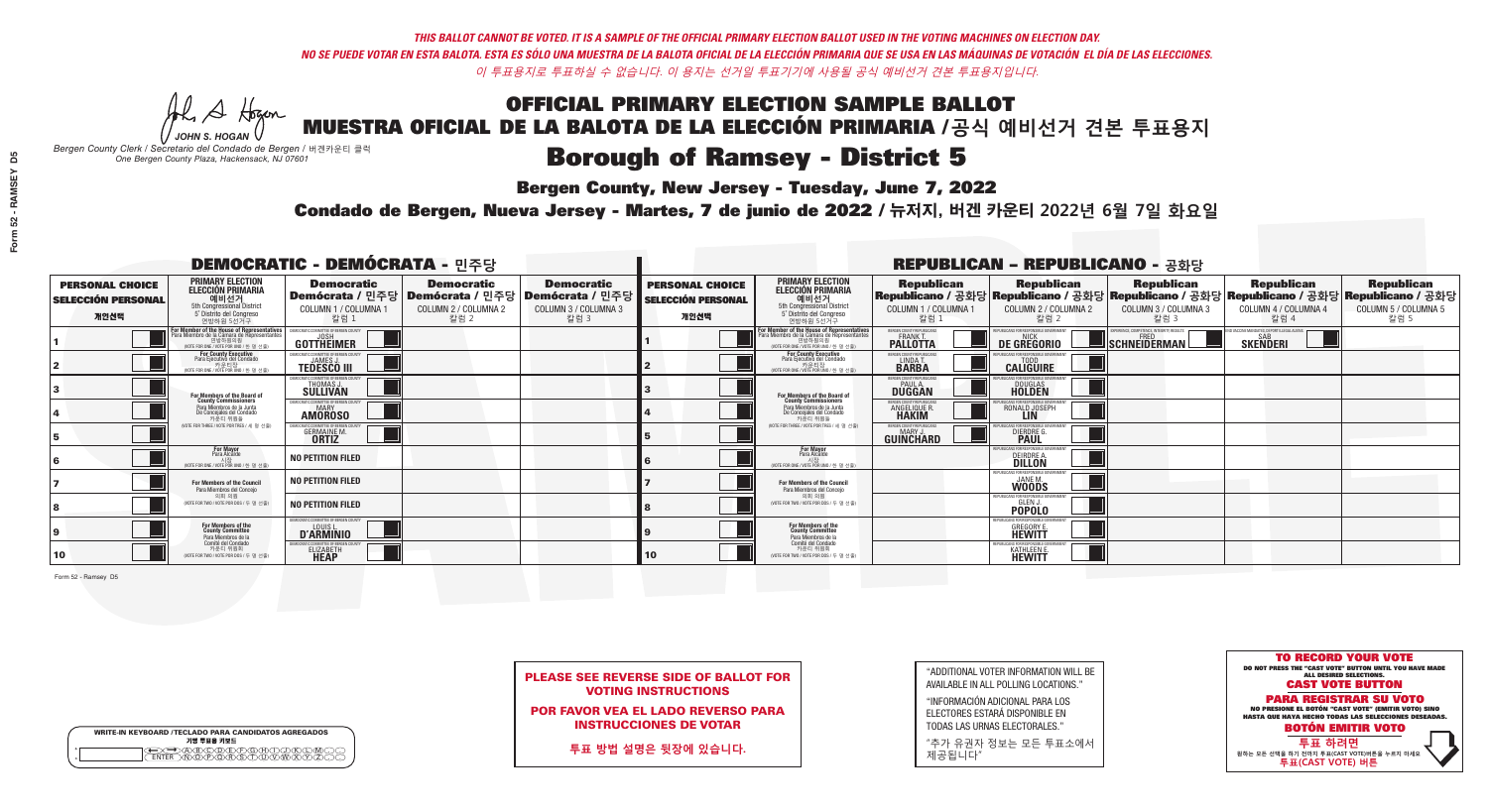## **Bergen County, New Jersey - Tuesday, June 7, 2022**

A Hogen *JOHN S. HOGAN*

| <b>WRITE-IN KEYBOARD /TECLADO PARA CANDIDATOS AGREGADOS</b><br>기명 투표용 키보드 |  |
|---------------------------------------------------------------------------|--|
| @@@@@@@@@QQ<br>\M@@@@&\$\DQ\W\X<br><b>FNTFR</b>                           |  |

*Bergen County Clerk / Secretario del Condado de Bergen /* 버겐카운티 클럭 *One Bergen County Plaza, Hackensack, NJ 07601*

### Condado de Bergen, Nueva Jersey - Martes, 7 de junio de 2022 / 뉴저지, 버겐 카운티 2022년 6월 7일 화요일 *One Bergen County Plaza, Hackensack, NJ 07601*



| <b>PLEASE SEE REVERSE SIDE OF BALLOT FOR</b> |
|----------------------------------------------|
| <b>VOTING INSTRUCTIONS</b>                   |

POR FAVOR VEA EL LADO REVERSO PARA INSTRUCCIONES DE VOTAR

**투표 방법 설명은 뒷장에 있습니다.**

| "ADDITIONAL VOTER INFORMATION WILL BE |
|---------------------------------------|
| AVAILABLE IN ALL POLLING LOCATIONS."  |

"INFORMACIÓN ADICIONAL PARA LOS ELECTORES ESTARÁ DISPONIBLE EN TODAS LAS URNAS ELECTORALES."

"추가 유권자 정보는 모든 투표소에서 제공됩니다"

| <b>DEMOCRATIC - DEMÓCRATA - 민주당</b>                         |                                                                                                                                               |                                                               |                                                                                                            |                                                   | <b>REPUBLICAN - REPUBLICANO - 공화당</b>                       |                                                                                                                                           |                                                               |                                                                |                                                                                                                                                |                                                             |                                                   |
|-------------------------------------------------------------|-----------------------------------------------------------------------------------------------------------------------------------------------|---------------------------------------------------------------|------------------------------------------------------------------------------------------------------------|---------------------------------------------------|-------------------------------------------------------------|-------------------------------------------------------------------------------------------------------------------------------------------|---------------------------------------------------------------|----------------------------------------------------------------|------------------------------------------------------------------------------------------------------------------------------------------------|-------------------------------------------------------------|---------------------------------------------------|
| <b>PERSONAL CHOICE</b><br><b>SELECCIÓN PERSONAL</b><br>개인선택 | <b>PRIMARY ELECTION</b><br><b>ELECCIÓN PRIMARIA</b><br>예비선거<br><sup>5th</sup> Congressional District<br>5° Distrito del Congreso<br>연방하원 5선거구 | <b>Democratic</b><br>COLUMN 1 / COLUMNA 1<br>칼럼 1             | <b>Democratic</b><br>Demócrata / 민주당   Demócrata / 민주당   Demócrata / 민주당  <br>COLUMN 2 / COLUMNA 2<br>칼럼 2 | <b>Democratic</b><br>COLUMN 3 / COLUMNA 3<br>칼럼 3 | <b>PERSONAL CHOICE</b><br><b>SELECCIÓN PERSONAL</b><br>개인선택 | <b>PRIMARY ELECTION</b><br><b>ELECCIÓN PRIMARIA</b><br>예비선거<br>5th Congressional District<br>5° Distrito del Congreso<br>연방하원 5선거구        | <b>Republican</b><br>COLUMN 1 / COLUMNA 1<br>칼럼 1             | <b>Republican</b><br>COLUMN 2 / COLUMNA 2<br>칼럼 2              | <b>Republican</b><br>Republicano / 공화당 Republicano / 공화당 Republicano / 공화당 Republicano / 공화당 Republicano / 공화당<br>COLUMN 3 / COLUMNA 3<br>칼럼 3 | <b>Republican</b><br>COLUMN 4 / COLUMNA 4<br>칼럼 4           | <b>Republican</b><br>COLUMN 5 / COLUMNA 5<br>칼럼 5 |
|                                                             | or Member of the House of Representatives<br>ara Miembro de la Cámara de Representantes<br>연방하원의원<br>(VOTE FOR ONE / VOTE POR UNO / 한 명 선출)   | <b>GOTTHEIMER</b>                                             |                                                                                                            |                                                   |                                                             | <b>For Member of the House of Representatives<br/>Para Miembro de la Cámara de Representantes</b><br>NOTE FOR ONE / VOTE POR UNO / 한 명 선출 | ERGEN COUNTY REPUBLICANS<br><b>PALLOTTA</b>                   | DE GREGORIO                                                    | SCHNEIDERMAN                                                                                                                                   | VACCINE MANDATES, DEPORT ILLEGAL ALIENS.<br><b>SKENDERI</b> |                                                   |
|                                                             | <b>For County Executive</b><br>Para Ejecutivo del Condado<br>카우티징<br>(VOTE FOR ONE / VOTE POR UNO / 한 명 선출)                                   | JEMOCRATIC COMMITTEE OF BERGEN COUNTY<br><b>TEDESCO III</b>   |                                                                                                            |                                                   |                                                             | For County Executive<br>Para Ejecutivo del Condado<br>. 기운티장<br>(VOTE FOR ONE / VOTE POR UNO / 한 명 선출)                                    | BERGEN COUNTY REPUBLICAN<br>LINDA T.                          | <b>CALIGUIRE</b>                                               |                                                                                                                                                |                                                             |                                                   |
|                                                             | For Members of the Board of<br>County Commissioners                                                                                           | MOCRATIC COMMITTEE OF BERGEN COUI<br>THOMAS J.                |                                                                                                            |                                                   |                                                             | For Members of the Board of<br>County Commissioners                                                                                       | BERGEN COUNTY REPUBLICAN<br><b>PAUL A.</b><br><b>DUGGAN</b>   | JS FNR RESPONSIRI E G<br><b>DOUGLAS</b><br><b>HOLDEN</b>       |                                                                                                                                                |                                                             |                                                   |
|                                                             | Para Miembros de la Junta<br>De Concejales del Condado<br>카운티 위원들                                                                             | <b>EMOCRATIC COMMITTEE OF BERGEN COUNTY</b><br><b>AMOROSO</b> |                                                                                                            |                                                   |                                                             | Para Miembros de la Junta<br>De Concejales del Condado<br>카우티 위원들                                                                         | ERGEN COUNTY REPUBLICAN<br><b>ANGELIQUE R</b><br><b>HAKIM</b> | ICANS FOR RESPONSIBLE GOVERNMEN<br>RONALD JOSEPH<br><b>LIN</b> |                                                                                                                                                |                                                             |                                                   |
|                                                             | (VOTE FOR THREE / VOTE POR TRES / 세 명 선출)                                                                                                     | RATIC COMMITTEE OF BERGEN COU<br><b>GERMAINE M.</b>           |                                                                                                            |                                                   |                                                             | (VOTE FOR THREE / VOTE POR TRES / 세 명 선출)                                                                                                 | ERGEN COUNTY REPUBLICANS<br>MARY J<br>GUINCHARD               | ICANS FOR RESPONSIBLE GO<br>DIERDRE G                          |                                                                                                                                                |                                                             |                                                   |
| 16                                                          | <b>For Mayor</b><br>Para Alcalde<br>WOTE FOR ONE / VOTE POR UNO / 한 명 선출)                                                                     | NO PETITION FILED                                             |                                                                                                            |                                                   |                                                             | <b>For Mayor</b><br>Para Alcalde<br>시장<br>(VOTE FOR ONE / VOTE POR UNO / 한 명 선출)                                                          |                                                               | S ENR RESPNNSIRI E G<br>DEIRDRE A.                             |                                                                                                                                                |                                                             |                                                   |
|                                                             | For Members of the Council<br>Para Miembros del Conceio                                                                                       | NO PETITION FILED                                             |                                                                                                            |                                                   |                                                             | For Members of the Council<br>Para Miembros del Concejo                                                                                   |                                                               | <b>WOODS</b>                                                   |                                                                                                                                                |                                                             |                                                   |
|                                                             | 의회 의원<br>(VOTE FOR TWO / VOTE POR DOS / 두 명 선출)                                                                                               | <b>NO PETITION FILED</b>                                      |                                                                                                            |                                                   |                                                             | 의회 의원<br>(VOTE FOR TWO / VOTE POR DOS / 두 명 선출)                                                                                           |                                                               | PUBLICANS FOR RESPONSIBLE <sup>:</sup><br><b>POPOLO</b>        |                                                                                                                                                |                                                             |                                                   |
| 9                                                           | For Members of the<br>County Committee<br>Para Miembros de la                                                                                 | <b>NO PETITION FILED</b>                                      |                                                                                                            |                                                   |                                                             | For Members of the<br>County Committee<br>Para Miembros de la                                                                             |                                                               | <b>TIMOTHY C</b><br><b>WALSH</b>                               |                                                                                                                                                |                                                             |                                                   |
| 10                                                          | Comité del Condado<br>카운티 위원회<br>(VOTE FOR TWO / VOTE POR DOS / 두 명 선출)                                                                       | <b>NO PETITION FILED</b>                                      |                                                                                                            |                                                   | 10 <sup>°</sup>                                             | Comité del Condado<br>카운티 위원회<br>(VOTE FOR TWO / VOTE POR DOS / 두 명 선출)                                                                   |                                                               | EPUBLICANS FOR RESPONSIBLE G<br><b>SAMULKA</b>                 |                                                                                                                                                |                                                             |                                                   |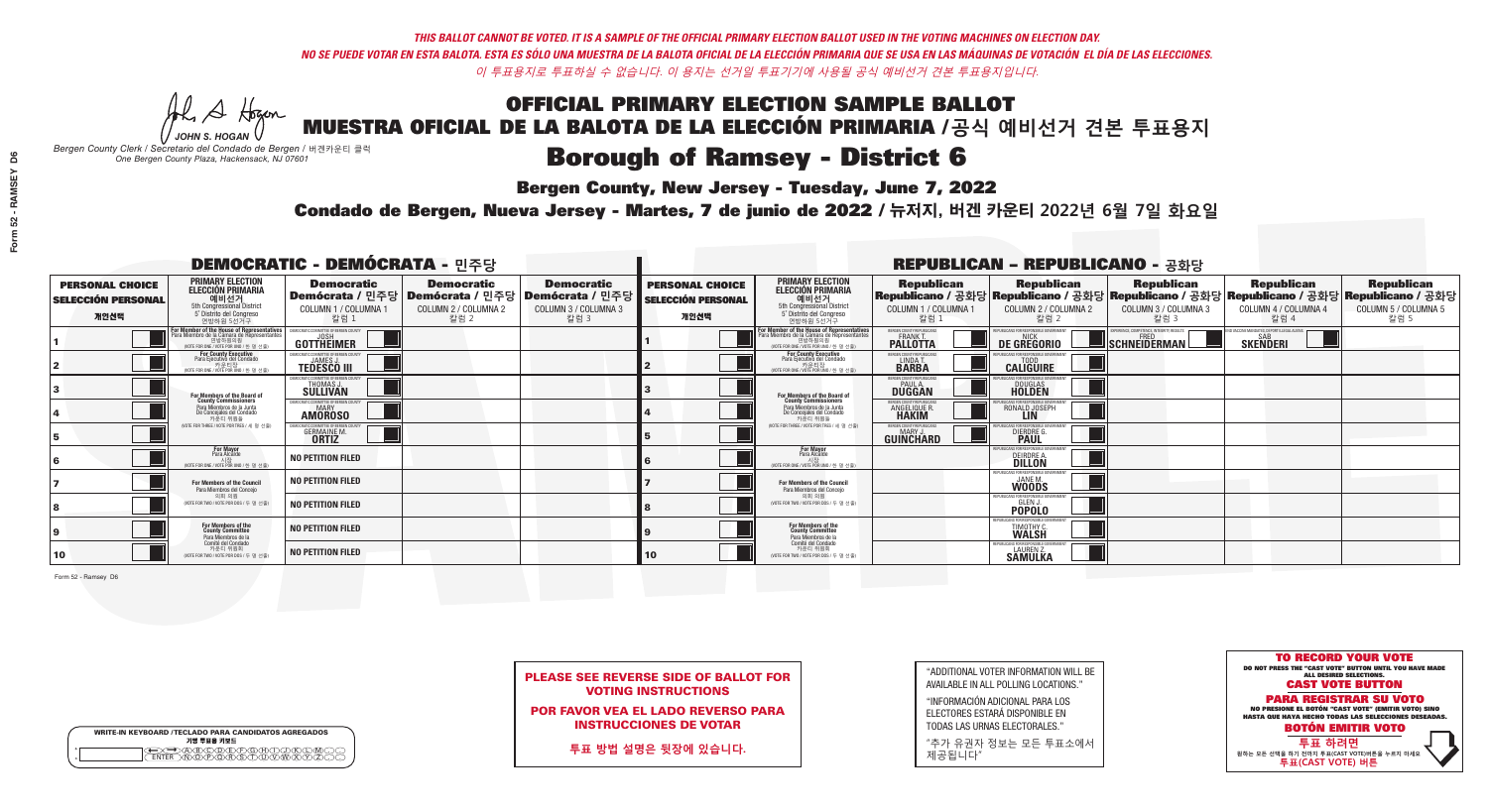## **Bergen County, New Jersey - Tuesday, June 7, 2022**

A Hogen *JOHN S. HOGAN*

| <b>WRITE-IN KEYBOARD /TECLADO PARA CANDIDATOS AGREGADOS</b><br>기명 투표용 키보드 |  |
|---------------------------------------------------------------------------|--|
| DA BOORDDOADDIND<br>DIN OPORSIDUUWXY<br><b>ENTER</b>                      |  |

*Bergen County Clerk / Secretario del Condado de Bergen /* 버겐카운티 클럭 *One Bergen County Plaza, Hackensack, NJ 07601*

### Condado de Bergen, Nueva Jersey - Martes, 7 de junio de 2022 / 뉴저지, 버겐 카운티 2022년 6월 7일 화요일 *One Bergen County Plaza, Hackensack, NJ 07601*



| <b>PLEASE SEE REVERSE SIDE OF BALLOT FOR</b> |
|----------------------------------------------|
| <b>VOTING INSTRUCTIONS</b>                   |

POR FAVOR VEA EL LADO REVERSO PARA INSTRUCCIONES DE VOTAR

**투표 방법 설명은 뒷장에 있습니다.**

| "ADDITIONAL VOTER INFORMATION WILL BE |
|---------------------------------------|
| AVAILABLE IN ALL POLLING LOCATIONS."  |

"INFORMACIÓN ADICIONAL PARA LOS ELECTORES ESTARÁ DISPONIBLE EN TODAS LAS URNAS ELECTORALES."

"추가 유권자 정보는 모든 투표소에서 제공됩니다"

| <b>DEMOCRATIC - DEMÓCRATA - 민주당</b>                         |                                                                                                                                               |                                                                                                        |                                                   |                                                   | <b>REPUBLICAN - REPUBLICANO - 공화당</b>                       |                                                                                                                                           |                                                               |                                                                |                                                                                                                                                |                                                             |                                                   |
|-------------------------------------------------------------|-----------------------------------------------------------------------------------------------------------------------------------------------|--------------------------------------------------------------------------------------------------------|---------------------------------------------------|---------------------------------------------------|-------------------------------------------------------------|-------------------------------------------------------------------------------------------------------------------------------------------|---------------------------------------------------------------|----------------------------------------------------------------|------------------------------------------------------------------------------------------------------------------------------------------------|-------------------------------------------------------------|---------------------------------------------------|
| <b>PERSONAL CHOICE</b><br><b>SELECCIÓN PERSONAL</b><br>개인선택 | <b>PRIMARY ELECTION</b><br><b>ELECCIÓN PRIMARIA</b><br>예비선거<br><sup>5th</sup> Congressional District<br>5° Distrito del Congreso<br>연방하원 5선거구 | <b>Democratic</b><br>│Demócrata / 민주당│Demócrata / 민주당│Demócrata / 민주당┃<br>COLUMN 1 / COLUMNA 1<br>칼럼 1 | <b>Democratic</b><br>COLUMN 2 / COLUMNA 2<br>칼럼 2 | <b>Democratic</b><br>COLUMN 3 / COLUMNA 3<br>칼럼 3 | <b>PERSONAL CHOICE</b><br><b>SELECCIÓN PERSONAL</b><br>개인선택 | <b>PRIMARY ELECTION</b><br><b>ELECCIÓN PRIMARIA</b><br>예비선거<br>5th Congressional District<br>5° Distrito del Congreso<br>연방하원 5선거구        | <b>Republican</b><br>COLUMN 1 / COLUMNA 1<br>칼럼 1             | <b>Republican</b><br>COLUMN 2 / COLUMNA 2<br>칼럼 2              | <b>Republican</b><br>Republicano / 공화당 Republicano / 공화당 Republicano / 공화당 Republicano / 공화당 Republicano / 공화당<br>COLUMN 3 / COLUMNA 3<br>칼럼 3 | <b>Republican</b><br>COLUMN 4 / COLUMNA 4<br>칼럼 4           | <b>Republican</b><br>COLUMN 5 / COLUMNA 5<br>칼럼 5 |
|                                                             | or Member of the House of Representatives<br>ara Miembro de la Cámara de Representantes<br>연방하원의원<br>(VOTE FOR ONE / VOTE POR UNO / 한 명 선출)   | <b>GOTTHEIMER</b>                                                                                      |                                                   |                                                   |                                                             | <b>For Member of the House of Representatives<br/>Para Miembro de la Cámara de Representantes</b><br>NOTE FOR ONE / VOTE POR UNO / 한 명 선출 | ERGEN COUNTY REPUBLICANS<br><b>PALLOTTA</b>                   | DE GREGORIO                                                    | SCHNEIDERMAN                                                                                                                                   | VACCINE MANDATES, DEPORT ILLEGAL ALIENS.<br><b>SKENDERI</b> |                                                   |
|                                                             | <b>For County Executive</b><br>Para Ejecutivo del Condado<br>카우티징<br>(VOTE FOR ONE / VOTE POR UNO / 한 명 선출)                                   | JEMOCRATIC COMMITTEE OF BERGEN COUNTY<br><b>TEDESCO III</b>                                            |                                                   |                                                   |                                                             | For County Executive<br>Para Ejecutivo del Condado<br>.<br>7 카운티장<br>(VOTE FOR ONE / VOTE POR UNO / 한 명 선출)                               | BERGEN COUNTY REPUBLICAN<br>LINDA T.                          | <b>CALIGUIRE</b>                                               |                                                                                                                                                |                                                             |                                                   |
|                                                             | For Members of the Board of<br>County Commissioners                                                                                           | MOCRATIC COMMITTEE OF BERGEN COUI<br>THOMAS J.                                                         |                                                   |                                                   |                                                             | For Members of the Board of<br>County Commissioners                                                                                       | BERGEN COUNTY REPUBLICAN<br><b>PAUL A.</b><br><b>DUGGAN</b>   | JS FNR RESPONSIRI E G<br><b>DOUGLAS</b><br><b>HOLDEN</b>       |                                                                                                                                                |                                                             |                                                   |
|                                                             | Para Miembros de la Junta<br>De Concejales del Condado<br>카운티 위원들                                                                             | <b>EMOCRATIC COMMITTEE OF BERGEN COUNTY</b><br><b>AMOROSO</b>                                          |                                                   |                                                   |                                                             | Para Miembros de la Junta<br>De Concejales del Condado<br>카우티 위원들                                                                         | ERGEN COUNTY REPUBLICAN<br><b>ANGELIQUE R</b><br><b>HAKIM</b> | ICANS FOR RESPONSIBLE GOVERNMEN<br>RONALD JOSEPH<br><b>LIN</b> |                                                                                                                                                |                                                             |                                                   |
|                                                             | (VOTE FOR THREE / VOTE POR TRES / 세 명 선출)                                                                                                     | RATIC COMMITTEE OF BERGEN COU<br><b>GERMAINE M.</b><br><b>ORTIZ</b>                                    |                                                   |                                                   |                                                             | (VOTE FOR THREE / VOTE POR TRES / 세 명 선출)                                                                                                 | ERGEN COUNTY REPUBLICANS<br>MARY J<br>GUINCHARD               | ICANS FOR RESPONSIBLE GO<br>DIERDRE G                          |                                                                                                                                                |                                                             |                                                   |
| 16                                                          | <b>For Mayor</b><br>Para Alcalde<br>WOTE FOR ONE / VOTE POR UNO / 한 명 선출)                                                                     | NO PETITION FILED                                                                                      |                                                   |                                                   |                                                             | <b>For Mayor</b><br>Para Alcalde<br>시장<br>(VOTE FOR ONE / VOTE POR UNO / 한 명 선출)                                                          |                                                               | S ENR RESPNNSIRI E G<br>DEIRDRE A.                             |                                                                                                                                                |                                                             |                                                   |
|                                                             | For Members of the Council<br>Para Miembros del Conceio                                                                                       | NO PETITION FILED                                                                                      |                                                   |                                                   |                                                             | For Members of the Council<br>Para Miembros del Concejo                                                                                   |                                                               | <b>WOODS</b>                                                   |                                                                                                                                                |                                                             |                                                   |
|                                                             | 의회 의원<br>(VOTE FOR TWO / VOTE POR DOS / 두 명 선출)                                                                                               | <b>NO PETITION FILED</b>                                                                               |                                                   |                                                   |                                                             | 의회 의원<br>(VOTE FOR TWO / VOTE POR DOS / 두 명 선출)                                                                                           |                                                               | FPUBLICANS FOR RESPONSIBLE<br><b>POPOLO</b>                    |                                                                                                                                                |                                                             |                                                   |
| 9                                                           | For Members of the<br>County Committee<br>Para Miembros de la                                                                                 | <b>NO PETITION FILED</b>                                                                               |                                                   |                                                   |                                                             | For Members of the<br>County Committee<br>Para Miembros de la                                                                             |                                                               | FPUBLICANS FOR RESPONSIBLE GOVE<br><b>GUTWETTER</b>            |                                                                                                                                                |                                                             |                                                   |
| 10                                                          | Comité del Condado<br>카운티 위원회<br>(VOTE FOR TWO / VOTE POR DOS / 두 명 선출)                                                                       | <b>NO PETITION FILED</b>                                                                               |                                                   |                                                   | 10 <sup>°</sup>                                             | Comité del Condado<br>카운티 위원회<br>(VOTE FOR TWO / VOTE POR DOS / 두 명 선출)                                                                   |                                                               | EPUBLICANS FOR RESPONSIBLE GOVERNMEN<br><b>GUTWETTER</b>       |                                                                                                                                                |                                                             |                                                   |